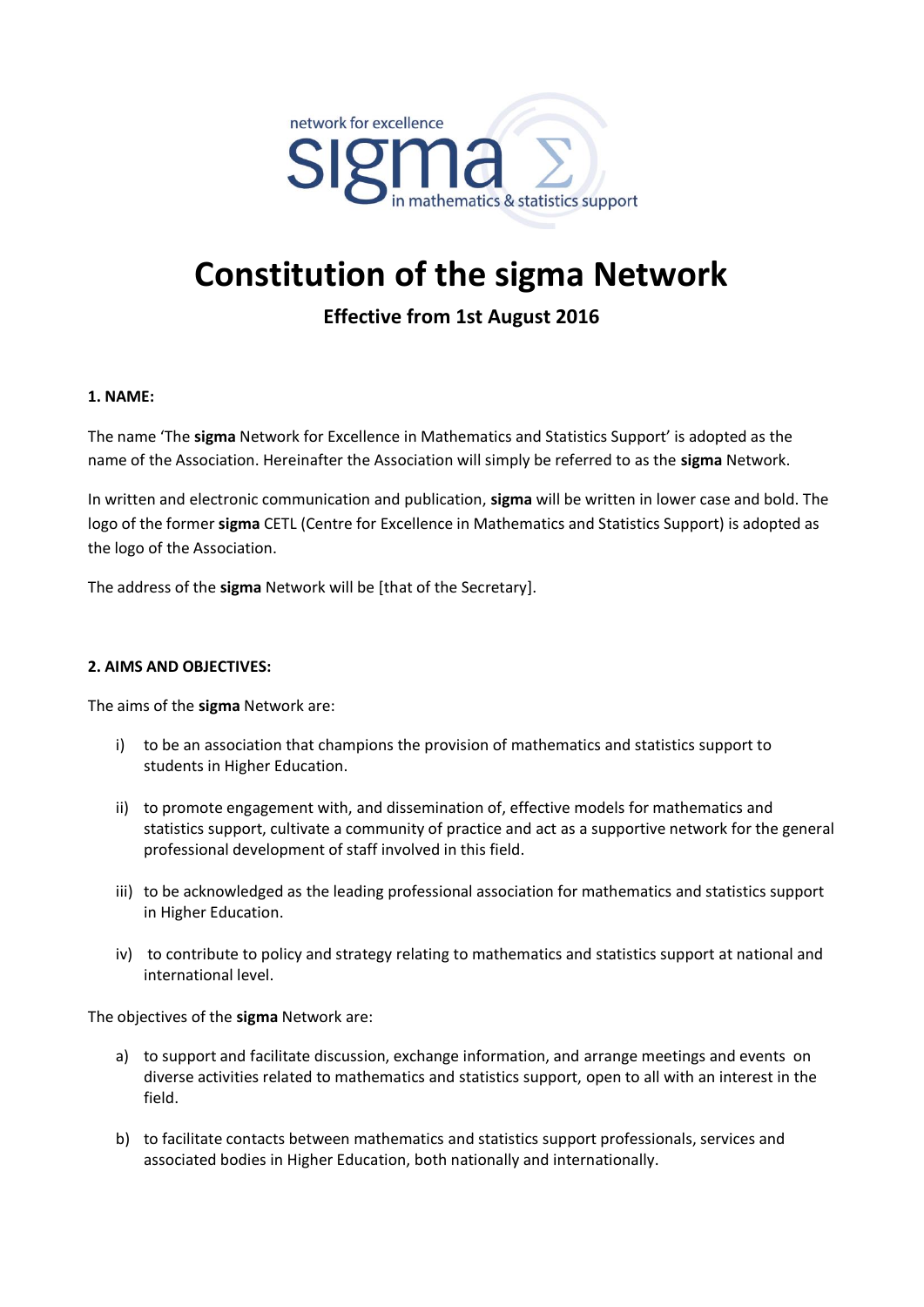- c) to encourage the development and dissemination of effective resources and research relevant to mathematics and statistics support.
- d) to provide opportunities for high quality training and professional development in mathematics and statistics support.

These and other aims may be pursued by the creation of special interest groups within the **sigma** Network.

# **3. GOVERNANCE**

Ultimate responsibility for the **sigma** Network is vested in an Annual General Meeting. Responsibility for the day-to-day management is conferred upon an elected Steering Group.

# **3.1 Annual General Meeting**

An Annual General Meeting shall be held each year. A quorum will consist of ten percent of members entitled to vote. The Secretary will circulate notification of the Annual General Meeting at least 28 days in advance of the meeting. Extraordinary General Meetings may be called at a minimum of 21 days' notice on the written request of twenty percent of all members of the Association entitled to vote, or more than half of the Steering Group. Such a meeting may deal only with the business for which it has been called.

The business of the Annual General Meeting will be as follows: Chair's report Secretary's report Treasurer's report Special Interest Group reports Discussion of and voting on motions Election of Steering Group members Any Other Business

Voting shall be by a show of hands or, when circumstances merit, by written ballot.

# **3.2 Steering Group**

Day-to-day management of the **sigma** Network shall be vested in a Steering Group, which shall be the only body authorised to conduct (or delegate) the Association's business .The Steering Group shall comprise of twelve members, confirmed annually at the Annual General Meeting, with elections held if required.

If any Steering Group post falls vacant during a term, the Steering Group shall seek to identify a new representative to fill that vacancy; continuation of this appointee shall be subject to confirmation or reelection at the next Annual General Meeting.

The Steering Group will meet at least four times each year. At the first meeting of the Steering Group after the annual elections, the Steering Group will select from among its members the postholders for the offices of Chair, Vice-Chair, Secretary and Treasurer. This meeting will be chaired by the previous year's Chair, until the new Chair has been selected.

The Steering Group shall have authority to co-opt additional members for specific purposes during any one year.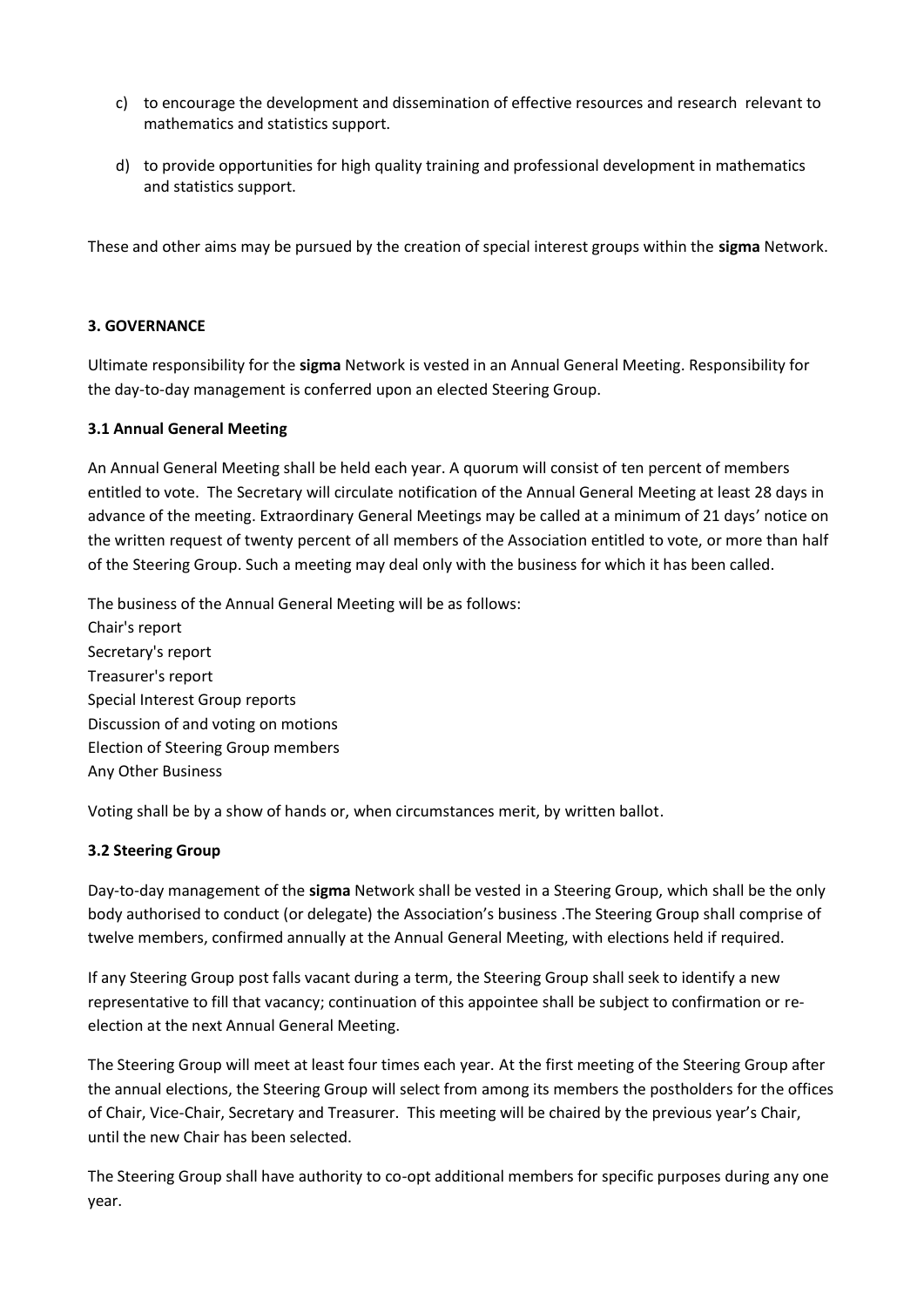The quorum for a meeting of the Steering Group shall be six, which includes at least two officers.

#### **6. MEMBERSHIP:**

# **6.1 Individual Membership:**

For the first (transition) year (1st August 2016 to 31st July 2017), any bona fide subscriber to the **sigma**  Network email discussion list and any delegate to the 2016 CETL-MSOR Conference will be granted individual membership of the Association.

Thereafter, individuals will be invited to submit a simple membership application, in order that a membership database can be drawn up. The Steering Group may decide in future to levy an annual fee for Individual Membership, which must be approved at the AGM.

Individual members each have one vote at the AGM. This vote may be made in person, or by written proxy to the Secretary.

# **6.2 Institutional Membership:**

For the first (transition) year ( $1<sup>st</sup>$  September 2016 to 31 $<sup>st</sup>$  August 2017), there will be no formal institutional</sup> membership.

The Association will promote itself at institutional level and seek expressions of interest and support from institutions to help inform the nature and scope of institutional membership in future years.

#### **7. FINANCE**

The **sigma** Network is a non-profit making organisation and any funds generated shall be used to fulfil the objectives of the Association. Its bank account(s) shall be in credit at all times.

The financial year shall be the business year,  $1<sup>st</sup>$  August to  $31<sup>st</sup>$  July.

The amount for membership subscriptions will be set annually at the Annual General Meeting. Subscriptions may be set at zero.

The Treasurer is accountable to the Steering Group for all financial transactions. Only the Steering Group can authorise expenditure. Cheques must be signed by the Treasurer and one other Officer. The Treasurer will present a summary report of income and expenditure at the Annual General Meeting. The accounts shall be audited at the end of the Treasurer's term of office or as directed by the Steering Group.

#### **8. AMENDMENT OF ARTICLES OF THE CONSTITUTION**

Amendments can only be made at the Annual General Meeting or an Extraordinary General Meeting, subject to ten days' notice being given of the proposed change. Notice of proposed amendments must be given by email posted to the **sigma** Network email list, or posted to the Association's membership directly.